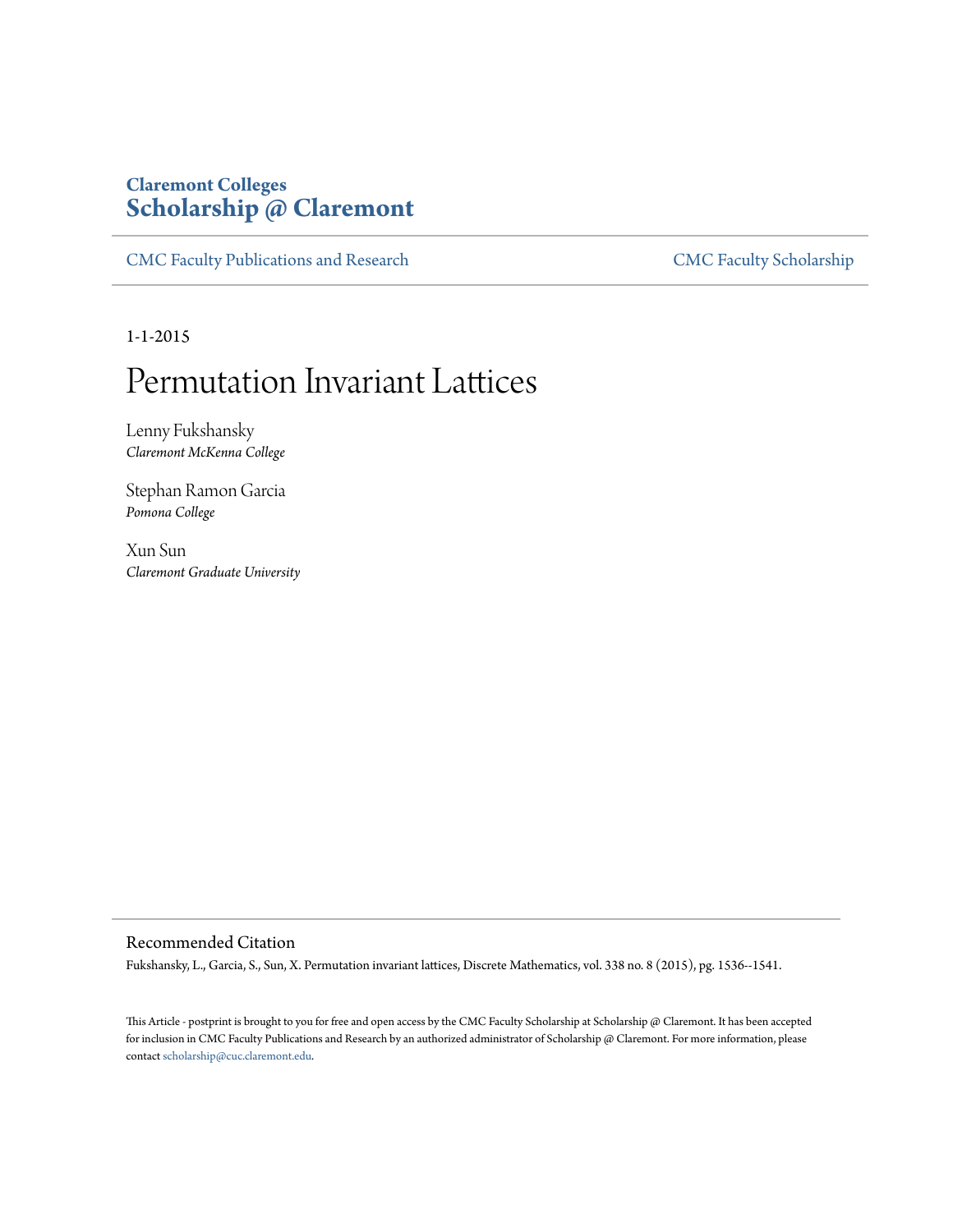#### PERMUTATION INVARIANT LATTICES

#### LENNY FUKSHANSKY, STEPHAN RAMON GARCIA, AND XUN SUN

ABSTRACT. We say that a Euclidean lattice in  $\mathbb{R}^n$  is permutation invariant if its automorphism group has non-trivial intersection with the symmetric group  $S_n$ , i.e., if the lattice is closed under the action of some non-identity elements of  $S_n$ . Given a fixed element  $\tau \in S_n$ , we study properties of the set of all lattices closed under the action of  $\tau$ : we call such lattices  $\tau$ -invariant. These lattices naturally generalize cyclic lattices introduced by Micciancio in [\[8,](#page-8-0) [9\]](#page-8-1), which we previously studied in [\[1\]](#page-8-2). Continuing our investigation, we discuss some basic properties of permutation invariant lattices, in particular proving that the subset of well-rounded lattices in the set of all  $\tau$ -invariant lattices in  $\mathbb{R}^n$  has positive co-dimension (and hence comprises zero proportion) for all  $\tau$  different from an *n*-cycle.

#### 1. INTRODUCTION

<span id="page-1-0"></span>Given a lattice  $\Lambda \subset \mathbb{R}^n$  of rank  $n, n \geq 2$ , its successive minima

$$
0 < \lambda_1 \leq \cdots \leq \lambda_n
$$

are defined as

$$
\lambda_i = \min \left\{ r \in \mathbb{R}_{>0} : \operatorname{dim}_{\mathbb{R}} \operatorname{span}_{\mathbb{R}} \left( \Lambda \cap B_n(r) \right) \geq i \right\},\
$$

where  $B_n(r)$  is a ball of radius r centered at **0** in  $\mathbb{R}^n$ . A collection of linearly independent vectors  $x_1, \ldots, x_n \in \Lambda$  such that  $||x_i|| = \lambda_i$ , where  $|| \cdot ||$  is the usual Euclidean norm, is referred to as a collection of vectors corresponding to successive minima; this collection is not unique, but there are only finitely many of them in a lattice with an upper bound on their number depending only on  $n$ . These vectors do not necessarily form a basis for  $\Lambda$ , however their span over  $\mathbb Z$  is a sublattice of finite index in  $\Lambda$ . If  $\Lambda$  has a basis consisting of vectors corresponding to successive minima, it is called a *Minkowskian lattice*. Vectors with norm equal to  $\lambda_1$  are called *minimal* vectors. A lattice is called well-rounded (abbreviated WR) if  $\lambda_1 = \cdots = \lambda_n$ , which is equivalent to saying that it has  $n$  linearly independent minimal vectors. WR lattices are vital in extremal lattice theory and discrete optimization, as well as in connection with several other areas of mathematics; see [\[7\]](#page-8-3) for a detailed overview. This provides motivation for studying distribution properties of WR lattices.

Let  $S_n$  be the group of permutations on  $n \geq 2$  elements. We can define an action of  $S_n$  on  $\mathbb{R}^n$  by  $\tau(x) := (x_{\tau(1)}, \ldots, x_{\tau(n)})^t \in \mathbb{R}^n$  for each  $\tau \in S_n$  and  $\boldsymbol{x}=(x_1,\ldots,x_n)^t\in\mathbb{R}^n$ . We say that a lattice  $\Lambda\subset\mathbb{R}^n$  is  $\tau$ -invariant (or invariant

<sup>2010</sup> Mathematics Subject Classification. Primary: 11H06, 11H55.

Key words and phrases. automorphism groups of lattices, well-rounded lattices, cyclic lattices. Fukshansky acknowledges support by Simons Foundation grant #279155 and by the NSA grant #1210223, Garcia acknowledges support by NSF grant DMS-1265973.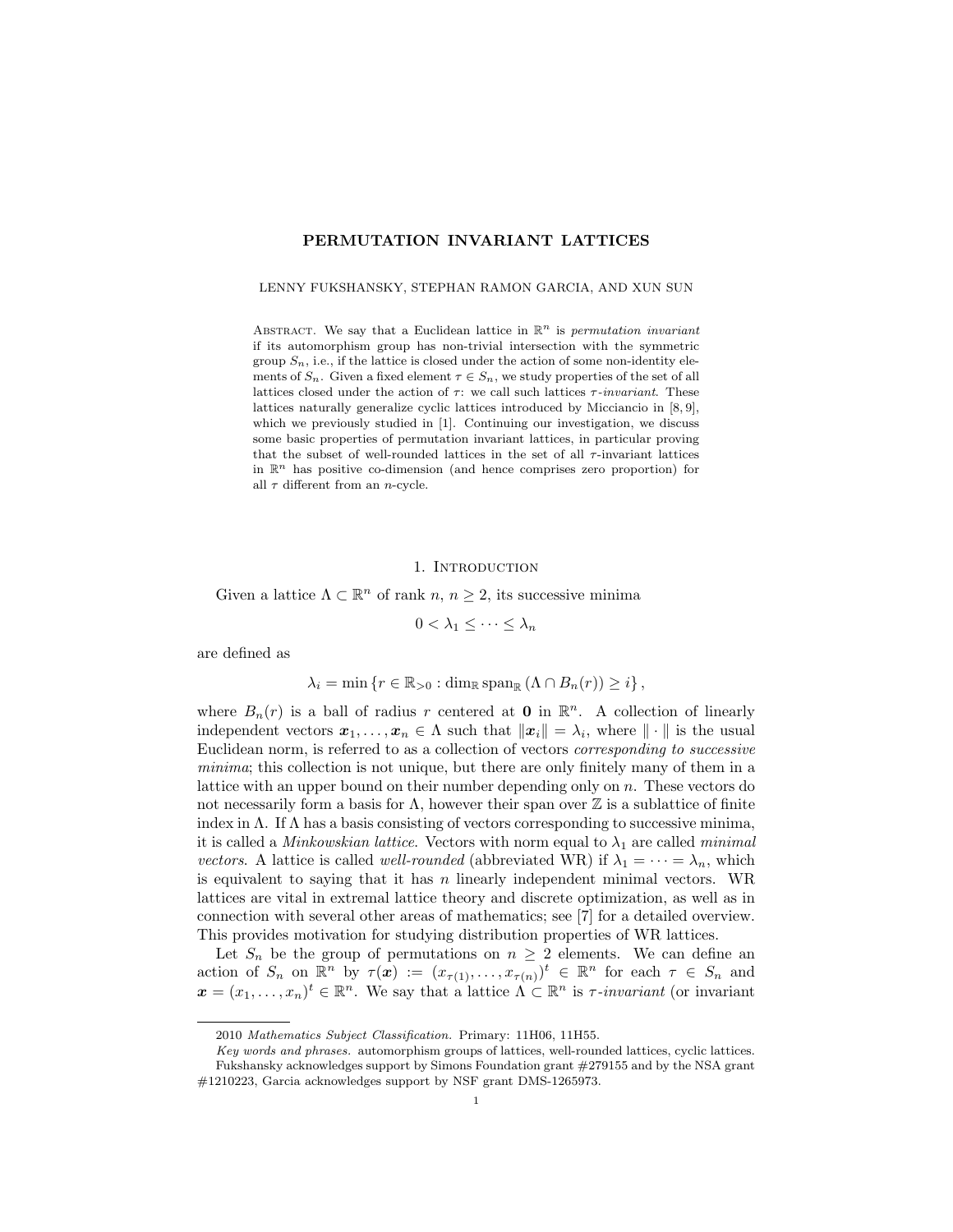under  $\tau$ ) for a fixed  $\tau \in S_n$  if  $\tau(\Lambda) = \Lambda$ . An important example of such lattices are lattices of the form

<span id="page-2-1"></span>
$$
\Lambda_{\tau}(\boldsymbol{x}) := \operatorname{span}_{\mathbb{Z}} \left\{ \boldsymbol{x}, \tau(\boldsymbol{x}), \ldots, \tau^{\nu-1}(\boldsymbol{x}) \right\},\tag{1}
$$

where  $\boldsymbol{x} \in \mathbb{R}^n$  and  $\nu$  is the order of  $\tau$  in  $S_n$ . Cyclic lattices introduced by Micciancio in [\[8](#page-8-0)[,9\]](#page-8-1) are precisely the full-rank sublattices of  $\mathbb{Z}^n$  invariant under the *n*-cycle  $\sigma_n :=$  $(1\ 2...n)$ . In [\[1\]](#page-8-2) we investigated geometric properties of cyclic lattices, in particular studying well-rounded lattices of the form  $\Lambda_{\sigma_n}(x)$  in every dimension. The goal of this note is to extend this investigation to more general permutation invariant lattices, as well as to outline some basic properties of permutation invariance.

There is another way to view the notion of permutation invariance. Given a lattice  $\Lambda \subset \mathbb{R}^n$  of full rank, its automorphism group is defined as

$$
\mathrm{Aut}(\Lambda)=\left\{\sigma\in\mathrm{GL}_n(\mathbb{Z}): \sigma(\bm{x})\cdot\sigma(\bm{y})=\bm{x}\cdot\bm{y},\ \forall\,\bm{x},\bm{y}\in\Lambda\right\}.
$$

It is a well known fact that  $\text{Aut}(\Lambda)$  is always a finite group; on the other hand, any finite subgroup of  $GL_n(\mathbb{Z})$  is contained in the automorphism group of some lattice. In all dimensions except for  $n = 2, 4, 6, 7, 8, 9, 10$  (dimensions with exceptionally symmetric lattices) the largest such group is  $(\mathbb{Z}/2\mathbb{Z})^n \rtimes S_n$ , the automorphism group of the integer lattice  $\mathbb{Z}^n$  (see [\[7\]](#page-8-3) for more information). Lattices with large automorphism groups usually have a large degree of geometric symmetry. This often correlates with having many minimal vectors, and hence they have increased chances of being well-rounded. We show, however, that chances of being wellrounded are determined not just by the size of the automorphism group but by the type of elements it contains. Let  $\tau \in S_n$  and define  $\mathcal{C}_n(\tau)$  to be the set of all full rank  $\tau$ -invariant lattices in  $\mathbb{R}^n$ . Then  $\Lambda \in \mathcal{C}_n(\tau)$  if and only if  $\tau \in \text{Aut}(\Lambda)$ .

**Question 1.** Given  $\tau \in S_n$ , how big is the subset of WR lattices among all lattices in  $\mathcal{C}_n(\tau)$ ?

In order to make this question precise, we need some further notation. The space of all lattices in  $\mathbb{R}^n$  can be identified with the quotient space  $GL_n(\mathbb{R})/GL_n(\mathbb{Z})$  via their basis matrices. Hence lattices are identified with points in a full dimensional subset of the  $n^2$ -dimensional Euclidean space  $\text{Mat}_{nn}(\mathbb{R}) \setminus \{A \in \text{Mat}_{nn}(\mathbb{R}) :$  $\det(A) = 0$  modulo  $GL_n(\mathbb{Z})$ -equivalence. Each lattice has a Minkowski-reduced basis, consisting of short vectors, and reduction conditions amount to a finite collection of polynomial inequalities cutting out a full dimensional subset in the above set, called the Minkowski reduction domain (see [\[12\]](#page-8-4) for detailed information on its construction). WR lattices correspond to points in this space with  $\lambda_1 = \cdots = \lambda_n$ , which can be interpreted as a collection of nontrivial polynomial conditions on the Minkowski reduction domain, and hence defines a subset of positive co-dimension. One can similarly talk about the dimension of the set  $\mathcal{C}_n(\tau)$  by viewing it as a space of matrices with appropriate restrictions. With this notation in mind, we can state our main result.

<span id="page-2-0"></span>**Theorem 1.1.** Let  $\tau \in S_n$  be different from an n-cycle. Then the subset of WR lattices in the set  $C_n(\tau)$  of full-rank  $\tau$ -invariant lattices in  $\mathbb{R}^n$  has positive co-dimension.

In other words, the main difference between n-cycles and other permutations in this context is the following. If  $\tau$  is an *n*-cycle, then lattices of the form  $\Lambda_{\tau}(\boldsymbol{x})$  are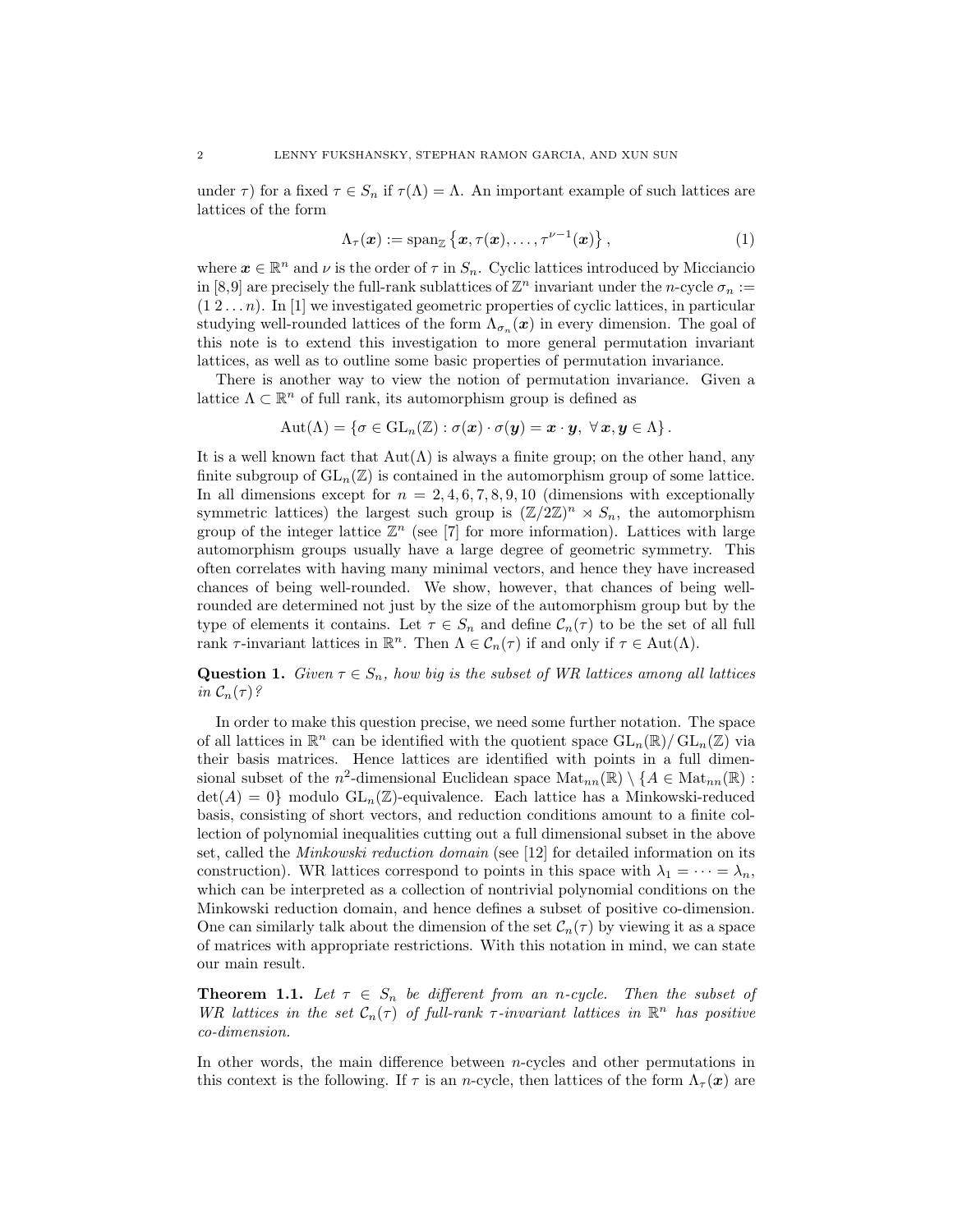almost always of full rank and are often well-rounded. On the other hand, when  $\tau$ is not an *n*-cycle, lattices of the form  $\Lambda_{\tau}(x)$  are *never* of full rank.

This note is structured as follows. In Section [2](#page-3-0) we prove that no vector can have n linearly independent permutations by an element  $\tau \in S_n$  unless  $\tau$  is an n-cycle, discuss invariant subspaces of a permutation, and obtain an explicit formula for the number of linearly independent permutations of a generic vector. We then use these observations in our proof of Theorem [1.1,](#page-2-0) which is presented in Section [3,](#page-5-0) along with a more geometric interpretation of this result.

The proof of Theorem [1.1](#page-2-0) is based on showing that the polynomial conditions defining the subset of WR lattices remain nontrivial on  $C_n(\tau)$  whenever  $\tau$  is not an n-cycle, and hence carve out a subset of  $C_n(\tau)$  of positive co-dimension. On the other hand, these conditions are automatically satisfied (i.e., become trivial) for a positive proportion of lattices of the form  $\Lambda_\tau(\mathbf{x})$  when  $\tau$  is an *n*-cycle, as discussed in [\[1\]](#page-8-2). We are now ready to proceed.

#### 2. Permutation invariance properties

<span id="page-3-0"></span>In this section we discuss several basic properties of permutation invariance with respect to a fixed element of  $S_n$ . Let  $\tau \in S_n$  be an element of order  $\nu$ , and for each vector  $\boldsymbol{x} \in \mathbb{R}^n$ , define the  $n \times \nu$  matrix

$$
M_\tau(\boldsymbol{x}) := \begin{pmatrix} \boldsymbol{x} \ \tau(\boldsymbol{x}) \ \ldots \ \tau^{\nu-1}(\boldsymbol{x}) \end{pmatrix}.
$$

Then

$$
\Lambda_\tau(\boldsymbol{x}) := M_\tau(\boldsymbol{x}) \mathbb{Z}^\nu = \operatorname{span}_\mathbb{Z} \left\{ \boldsymbol{x}, \tau(\boldsymbol{x}), \ldots, \tau^{\nu-1}(\boldsymbol{x}) \right\}.
$$

is a lattice, as in [\(1\)](#page-2-1) above, and we define the  $\tau$ -order of x to be  $o_\tau(\mathbf{x}) := \text{rk} (\Lambda_\tau(\mathbf{x})).$ We start by giving a bound on  $o_\tau(x)$  for an arbitrary vector in  $\mathbb{R}^n$ . Let  $\tau$  have a decomposition into disjoint cycles

<span id="page-3-4"></span>
$$
\tau = c_1 \dots c_\ell,\tag{2}
$$

where each  $c_i \in S_n$  is a  $k_i$ -cycle and  $\sum_{i=1}^{\ell} k_i = n$ . The following lemma will serve as an important tool in the proof of our main result in Section [3.](#page-5-0)

<span id="page-3-3"></span>**Lemma 2.1.** Let  $\mathbf{x} \in \mathbb{R}^n$ , then

<span id="page-3-5"></span>
$$
o_{\tau}(\boldsymbol{x}) \le n - \sum_{\substack{d \mid \gcd(k_i, k_j) \\ i < j}} \varphi(d),\tag{3}
$$

where  $\varphi$  is the Euler totient function and the sum above is understood as 0 if  $\ell = 1$ .

Proof. Let T be the permutation matrix representation of  $\tau$ . Since T is diagonalizable, the degree of its minimal polynomial  $m<sub>T</sub>(t)$  equals the number of distinct eigenvalues of T (see, for instance, Corollary 3.3.10 of [\[4\]](#page-8-5)). Let  $x \in \mathbb{R}^n$ , then

<span id="page-3-2"></span>
$$
\begin{array}{rcl}\n\mathbf{o}_{\tau}(\boldsymbol{x}) & = & \text{rk}\,\Lambda_{\tau}(\boldsymbol{x}) = \dim \text{span}_{\mathbb{R}}\left\{\boldsymbol{x}, \tau(\boldsymbol{x}), \ldots, \tau^{\nu-1}(\boldsymbol{x})\right\} \\
& \leq & \dim \text{span}_{\mathbb{R}}\left\{I, T, T^2, \ldots, T^{\nu}\right\} \leq \deg m_T.\n\end{array} \tag{4}
$$

Let  $\chi_T(t)$  be the characteristic polynomial of T. It is a well-known fact (see, for instance, Section 2.1 of [\[3\]](#page-8-6)) that

<span id="page-3-1"></span>
$$
\chi_T(t) = \prod_{i=1}^{\ell} (t^{k_i} - 1) = \prod_{i=1}^{\ell} \left( \prod_{d|k_i} \Phi_d(t) \right),
$$
 (5)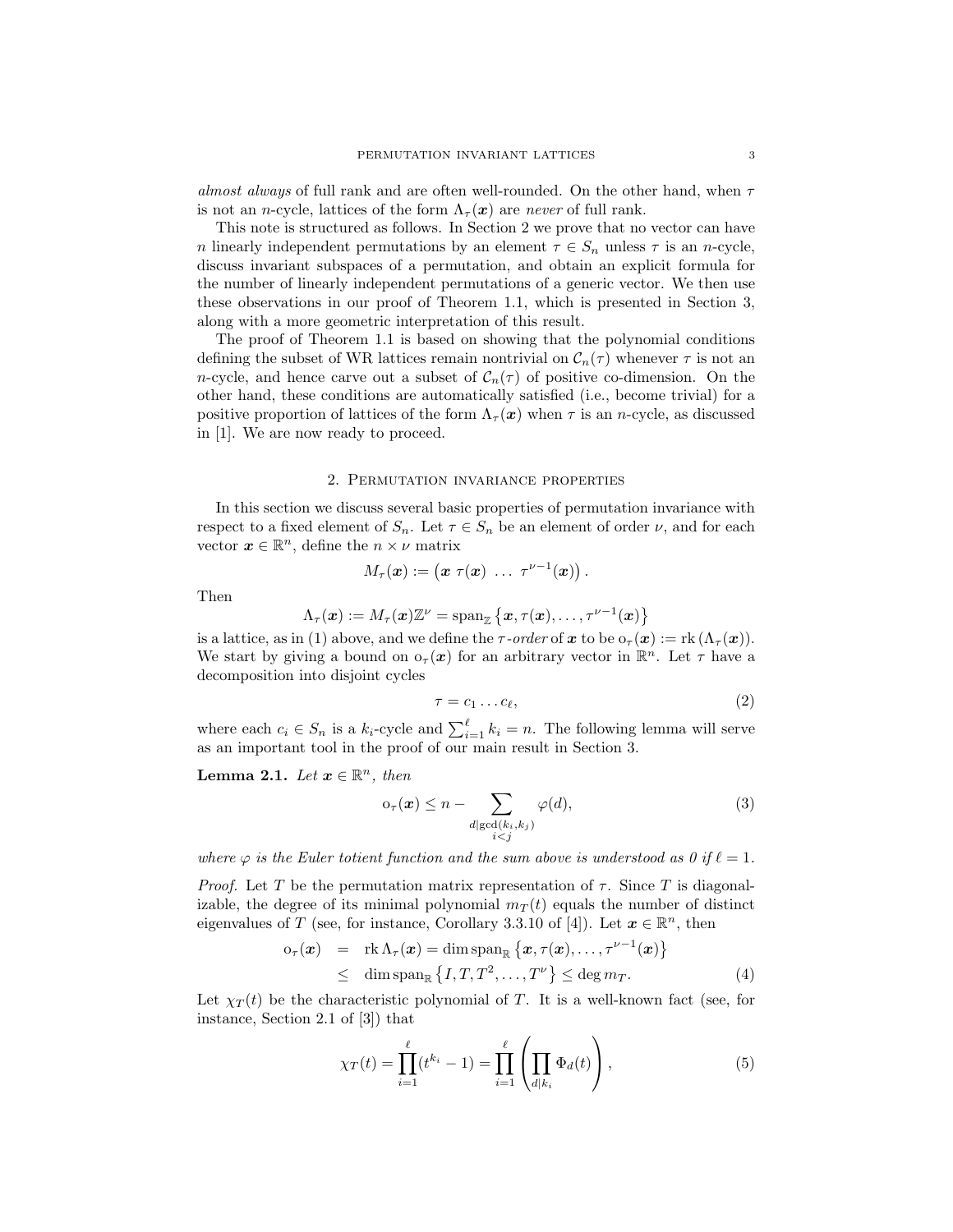where  $\Phi_d(t)$  is the irreducible d-th cyclotomic polynomial, whose roots are the d-th primitive roots of unity and whose degree is  $\varphi(d)$ . The minimal and characteristic polynomials of T have the same roots, although possibly with different multiplicities. Since minimal polynomial of a permutation matrix  $T$  must have distinct roots, these are precisely the distinct roots of  $\chi_T(t)$ . Therefore to compute deg  $m_T$  we need to determine the number of distinct roots of  $\chi_T(t)$ . Now [\(5\)](#page-3-1) implies that this number is equal to the sum of degrees of distinct cyclotomic polynomials dividing the product

$$
\prod_{i=1}^{\ell} (t^{k_i} - 1),
$$

and hence [\(4\)](#page-3-2) combined with [\(5\)](#page-3-1) implies that

<span id="page-4-0"></span>
$$
o_{\tau}(\boldsymbol{x}) \le n - \sum_{\substack{d \mid k_i, d \mid k_j \\ i < j}} \varphi(d) \le n - (\ell - 1) \tag{6}
$$

for any  $x \in \mathbb{R}^n$ , where the sum above is understood as 0 if  $\ell = 1$ . This completes the proof of the lemma.

Remark 2.1. In particular, [\(6\)](#page-4-0) implies that unless  $\tau$  is an n-cycle,  $o_{\tau}(\mathbf{x}) < n$  for any  $x \in \mathbb{R}^n$ .

Next we discuss invariant subspaces of a given permutation. We say that a proper subspace  $V \subset \mathbb{R}^n$  is  $\tau$ -invariant if  $\tau(V) = V$ . We make two brief remarks on invariant subspaces of permutations.

**Lemma 2.2.** Suppose  $\tau \in S_n$  is not an n-cycle. Then there exist infinitely many  $\tau$ -invariant subspaces of  $\mathbb{R}^n$ .

*Proof.* Suppose  $\tau$  is a product of  $\ell$  disjoint cycles,  $\ell \geq 2$ . Pick any real numbers  $a_1, \ldots, a_\ell$ , and define a vector  $\boldsymbol{x} \in \mathbb{R}^n$  by setting  $x_i = a_j$  if i is in the j-th cycle. Then span<sub>R</sub> $\{x\}$  is a  $\tau$ -invariant subspace. Since  $\tau$  is not an *n*-cycle, there clearly are infinitely many such subspaces.

The situation is different when  $\tau$  is an *n*-cycle, as we discussed in [\[1\]](#page-8-2). Let  $\sigma_n$ be the n-cycle  $(1 \dots n)$ , then for any n-cycle  $\tau \in S_n$  there exists  $\rho \in S_n$  such that  $\tau = \rho \sigma_n \rho^{-1}$ . Given a vector  $\boldsymbol{a} \in \mathbb{R}^n$ , write  $\boldsymbol{a}(t) = \sum_{i=1}^n a_i t^{i-1} \in \mathbb{R}[t]$ . For each non-constant polynomial divisor  $f(t)$  of  $t<sup>n</sup> - 1$ , define

<span id="page-4-1"></span>
$$
V(f) = \{ \boldsymbol{a} \in \mathbb{R}^n : f(t) \mid \boldsymbol{a}(t) \},\tag{7}
$$

which is a proper subspace of  $\mathbb{R}^n$ .

<span id="page-4-2"></span>**Lemma 2.3.** Let  $\tau = \rho \sigma_n \rho^{-1} \in S_n$  be an n-cycle. Then  $W \subset \mathbb{R}^n$  is a  $\tau$ -invariant subspace of  $\mathbb{R}^n$  if and only if  $W = \rho(V(f))$  for some  $V(f)$  as in [\(7\)](#page-4-1). This is a finite collection of proper subspaces of  $\mathbb{R}^n$ , and  $o_\tau(\boldsymbol{a}) < n$  if and only if  $\boldsymbol{a}$  is in the union of these subspaces.

*Proof.* It is an easy observation that W is a  $\tau$ -invariant subspace if and only if  $\rho^{-1}(W)$  is a  $\sigma_n$ -invariant subspace. Hence it is sufficient to prove that  $\sigma_n$ -invariant subspaces of  $\mathbb{R}^n$  are precisely those of the form  $V(f)$  for some  $f(t) | t^n - 1$ , as in [\(7\)](#page-4-1). The fact that all such subspaces are  $\sigma_n$ -invariant follows from Lemmas 2.3 and 2.4 of [\[10\]](#page-8-7). Now suppose that a proper subspace U of  $\mathbb{R}^n$  is  $\sigma_n$ -invariant. Suppose that U is not of the form  $V(f)$  for any non-constant  $f(t) | t<sup>n</sup> - 1$ . Then there exists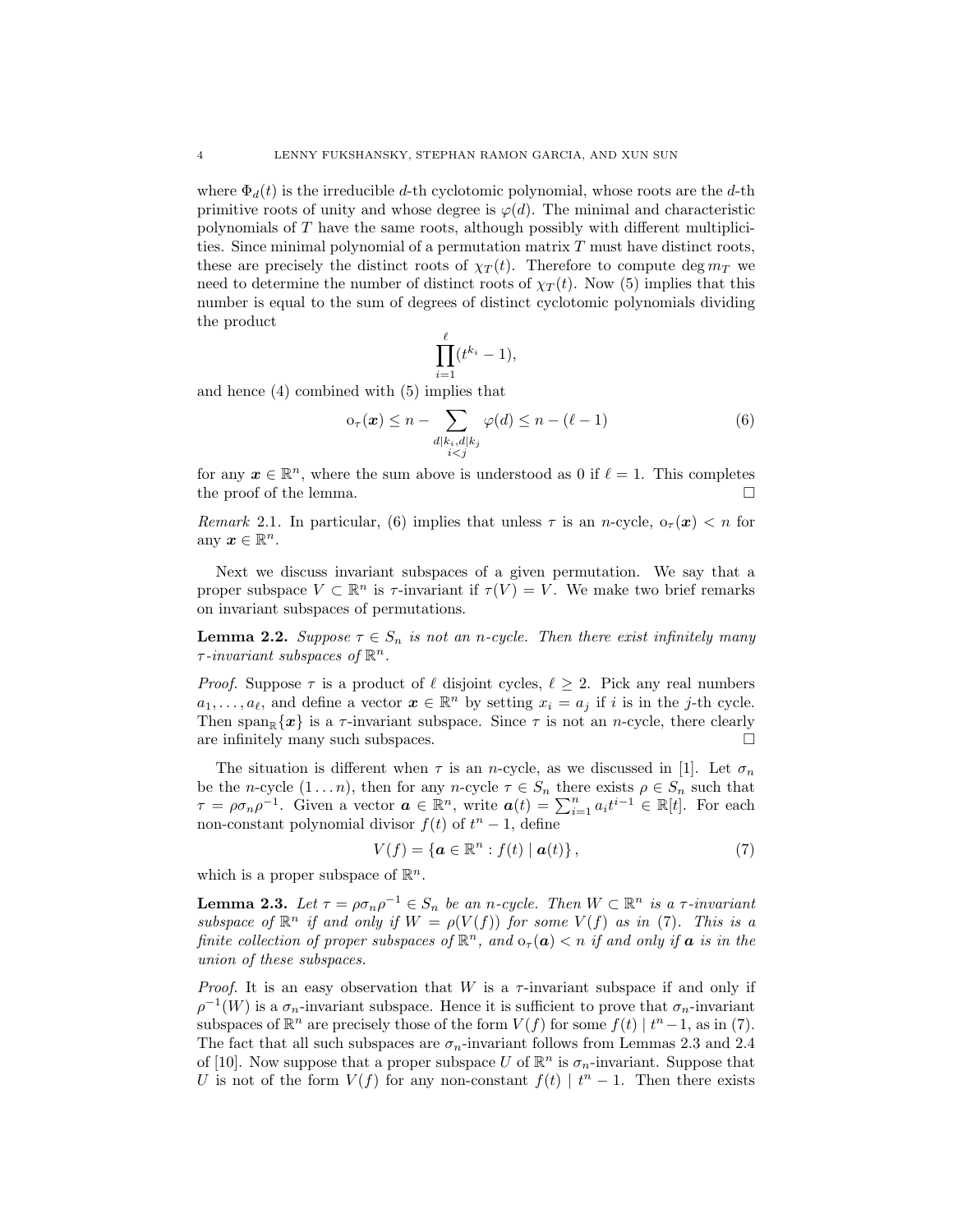$a \in U$  such that  $a(t)$  is not divisible by any non-constant factor of  $t<sup>n</sup> - 1$ , which implies that the collection of vectors  $a, \sigma_n(a), \ldots, \sigma_n^{n-1}(a)$  is linearly independent (see, for instance,  $[4]$ ), contradicting the assumption that U is a proper subspace of  $\mathbb{R}^n$ .

The argument above in particular shows that  $\sigma_{\tau}(\mathbf{a}) < n$  for any  $\mathbf{a}$  in the union of the finitely many  $\tau$ -invariant subspaces of  $\mathbb{R}^n$ . On the other hand, suppose that  $o_\tau(\boldsymbol{a}) < n$ , and let  $W = \text{span}_{\mathbb{R}} \{ \boldsymbol{a}, \tau(\boldsymbol{a}), \ldots, \tau^{n-1}(\boldsymbol{a}) \}.$  Then W is a proper  $\tau$ -invariant subspace of  $\mathbb{R}^n$ , and hence must be one of those described above.  $\Box$ 

We say that a vector  $\boldsymbol{x} \in \mathbb{R}^n$  is generic (with respect to  $\tau$ ) if  $o_{\tau}(\boldsymbol{x})$  is as large as possible. We can now show that the inequality of Lemma [2.1](#page-3-3) for the  $\tau$ -order becomes equality on generic vectors in  $\mathbb{R}^n$ .

<span id="page-5-1"></span>**Corollary 2.4.** Let  $\tau \in S_n$  have a disjoint cycle decomposition as in [\(2\)](#page-3-4) above. For a generic vector  $\boldsymbol{x} \in \mathbb{R}^n$ ,

$$
\mathrm{o}_{\tau}(\boldsymbol{x}) = n - \sum_{\substack{d \mid \gcd(k_i, k_j) \\ i < j}} \varphi(d),
$$

where the sum above is understood as 0 if  $\ell = 1$ .

*Proof.* Let  $x \in \mathbb{R}^n$ , and let us write

$$
\boldsymbol{x}=(\boldsymbol{x}_1 \ \ldots \ \boldsymbol{x}_\ell)^t,
$$

where  $\mathbf{x}_i \in \mathbb{R}^{k_i}$  for each  $1 \leq i \leq \ell$ . Then

$$
\tau(\boldsymbol{x})=(c_1(\boldsymbol{x}_1)\ \ldots\ c_\ell(\boldsymbol{x}_\ell))^t,
$$

and  $x$  is generic if and only if none of the  $x_i$ 's are contained in any of the invariant subspaces of the cycles  $c_1, \ldots, c_\ell$ . Then Lemma [2.3](#page-4-2) implies  $o_{c_i}(x_i) = k_i$  for each  $1 \leq i \leq \ell$ , and so  $\sigma_{\tau}(\boldsymbol{x})$  must be equal to  $n = \sum_{i=1}^{\ell} k_i$  minus the number of repeated eigenvalues of the permutation matrix of  $\tau$ , i.e., the right hand side of [\(3\)](#page-3-5).

#### 3. Proportion of well-rounded lattices

<span id="page-5-0"></span>In this section we prove our main result on the proportion of WR lattices among permutation invariant lattices. As above, let  $\tau \in S_n$  be an element of order  $\nu$  and let  $C_n(\tau)$  be the set of all full-rank  $\tau$ -invariant lattices in  $\mathbb{R}^n$ .

Let  $\mathcal{G}_n(\tau)$  be the subset of all Minkowskian lattices in  $\mathcal{C}_n(\tau)$ . Naturally, every lattice  $\Gamma \in \mathcal{C}_n(\tau)$  has a Minkowskian sublattice  $\Gamma' \in \mathcal{G}_n(\tau)$  spanned by the vectors corresponding to successive minima of Γ. While Minkowskian sublattices may not be unique, there can only be finitely many of them, where an upper bound on this number depends only on n. On the other hand, the index  $|\Gamma : \Gamma'|$  of a Minkowskian sublattice is also bounded from above by a constant depending only on  $n$ , and hence a given lattice in  $\mathcal{G}_n(\tau)$  can be a Minkowskian sublattice for only finitely many lattices in  $C_n(\tau)$  (see [\[6\]](#page-8-8) and subsequent works of J. Martinet and his co-authors for more information on the index of Minkowskian sublattices). Furthermore, it is clear that a lattice  $\Gamma \in \mathcal{C}_n(\tau)$  is WR if and only if each corresponding lattice  $\Gamma' \in \mathcal{G}_n(\tau)$  is WR.

As discussed in Section [1](#page-1-0) above, our goal in this note is to address the question of how often lattices in  $\mathcal{C}_n(\tau)$  are well-rounded. From the discussion above, it is evident that we can instead consider lattices in  $\mathcal{G}_n(\tau)$  and ask how often are they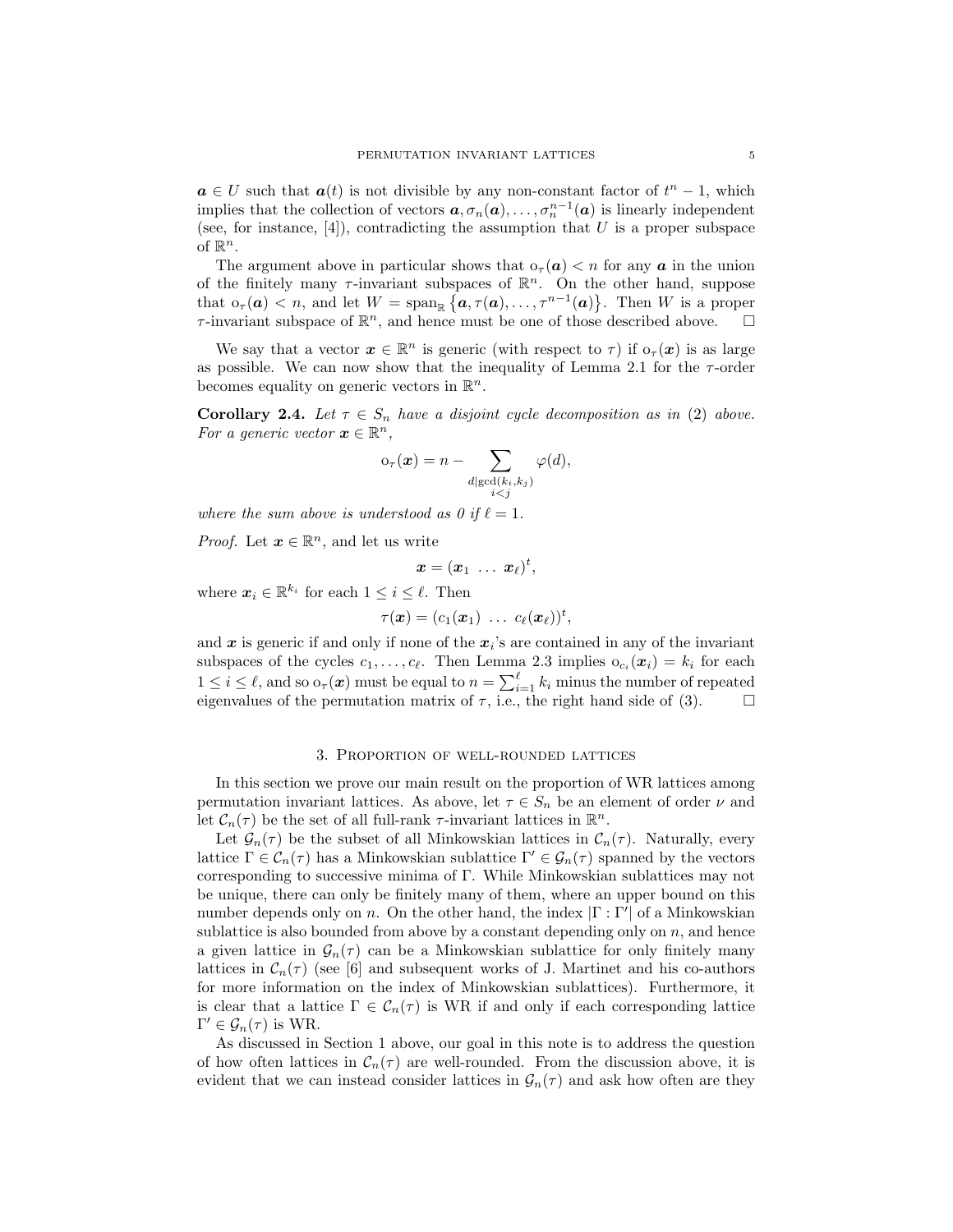WR. We first make some dimensional observations. If  $\tau_1$  and  $\tau_2$  are conjugate in  $S_n$ , then there exists  $\rho \in S_n$  such that  $\tau_2 = \rho \tau_1 \rho^{-1}$ . Then  $\Gamma \in \mathcal{G}_n(\tau_1)$  if and only if  $\rho(\Gamma) \in \mathcal{G}_n(\tau_2)$  and  $\Gamma$  is WR if and only  $\rho(\Gamma)$  is WR. Furthermore, the sets  $\mathcal{G}_n(\tau_1)$ and  $\mathcal{G}_n(\tau_2)$  have the same dimension. Define

$$
\mathcal{W}_n(\tau) = \{\Gamma \in \mathcal{G}_n(\tau) : \Gamma \text{ is WR}\}.
$$

<span id="page-6-0"></span>**Lemma 3.1.** Let  $\tau \in S_n$  be an n-cycle, define

$$
\mathcal{C}'_n(\tau) = \{ \Gamma \in \mathcal{C}_n(\tau) : \Gamma = \Lambda_\tau(\boldsymbol{x}) \text{ for some } \boldsymbol{x} \in \mathbb{R}^n \},
$$
  

$$
\mathcal{G}'_n(\tau) = \{ \Gamma \in \mathcal{G}_n(\tau) : \Gamma = \Lambda_\tau(\boldsymbol{x}) \text{ for some } \boldsymbol{x} \in \mathbb{R}^n \},
$$
  

$$
\mathcal{W}'_n(\tau) = \{ \Gamma \in \mathcal{W}_n(\tau) : \Gamma = \Lambda_\tau(\boldsymbol{x}) \text{ for some } \boldsymbol{x} \in \mathbb{R}^n \}.
$$

Then  $n \leq \dim \mathcal{W}'_n(\tau) \leq \dim \mathcal{G}'_n(\tau) = \dim \mathcal{C}'_n(\tau)$ .

*Proof.* By the remark above, we can assume without loss of generality that  $\tau =$  $\sigma_n := (1 \dots n)$ , and it is also clear that  $\mathcal{C}_n(\tau)$  and  $\mathcal{G}_n(\tau)$  have the same dimension. Then the statement of the lemma follows from Lemma 3.2 of [\[1\]](#page-8-2).  $\Box$ 

<span id="page-6-2"></span>**Lemma 3.2.** Let  $\tau = c_1 \ldots c_\ell$  be a disjoint cycle decomposition for  $\tau$  so that  $c_i$ is an  $m_i$ -cycle  $(m_i > 1)$  for every  $1 \leq i \leq \ell$  and  $q = n - \sum_{i=1}^{\ell} m_i$ . Then the dimension of the sets  $C_n(\tau)$  and  $\mathcal{G}_n(\tau)$  is at least  $n + q(q - 1)$ . This includes the case of  $\tau$  being the identity in  $S_n$ , when we have  $\ell = 0$  and  $n = q$ .

*Proof.* For each  $1 \leq i \leq \ell$ , let  $\Lambda_i \subset \mathbb{R}^{m_i}$  be a lattice in  $\mathcal{C}_{m_i}(\sigma_{m_i})$ , where  $\sigma_{m_i}$  is the standard  $m_i$ -cycle  $(1 \ldots m_i)$ , and let  $\Omega \subset \mathbb{R}^q$  be any lattice in  $\mathbb{R}^q$ . Let us view each of the lattices  $\Lambda_i$  and  $\Omega$  as embedded into  $\mathbb{R}^n$ : each  $\Lambda_i$  into the  $\sum_{j=1}^{i-1} m_j + 1$ through  $\sum_{j=1}^i m_i$  coordinates of  $\mathbb{R}^n$ , and  $\Omega$  into the last q coordinates. Then the lattice

<span id="page-6-1"></span>
$$
\Lambda = \Lambda_1 \oplus \cdots \oplus \Lambda_\ell \oplus \Omega \subset \mathbb{R}^n \tag{8}
$$

,

is a lattice in  $C_n(\tau)$ . By Lemma [3.1,](#page-6-0) each  $C_{m_i}(\sigma_{m_i})$  has dimension at least  $m_i$ , while the dimension of the space of all lattices in  $\mathbb{R}^q$  is  $q^2$ . Hence dimension of the set of all lattices as in [\(8\)](#page-6-1) is

$$
\sum_{i=1}^{\ell} m_i + q^2 = n - q + q^2
$$

which completes the proof of the lemma.

Next we consider the dimension of the set of WR lattices in  $\mathcal{G}_n(\tau)$  when  $\tau$  is not an n-cycle.

<span id="page-6-4"></span>**Lemma 3.3.** Let  $\tau \in S_n$  not be an n-cycle, then  $\tau$  has a decomposition into  $\ell > 1$ disjoint cycles, as in [\(2\)](#page-3-4). Define

$$
o_{\tau} := n - \sum_{\substack{d | \gcd(k_i, k_j) \\ i < j}} \varphi(d)
$$

to be the  $\tau$ -order of a generic vector in  $\mathbb{R}^n$ , as in Corollary [2.4,](#page-5-1) where the sum above is understood as 0 if  $\ell = 1$ . Then

<span id="page-6-3"></span>
$$
\dim \mathcal{W}_n(\tau) \le \dim \mathcal{G}_n(\tau) - \left( \left\lceil \frac{n}{\sigma_\tau} \right\rceil - 1 \right) < \dim \mathcal{G}_n(\tau). \tag{9}
$$

$$
\Box
$$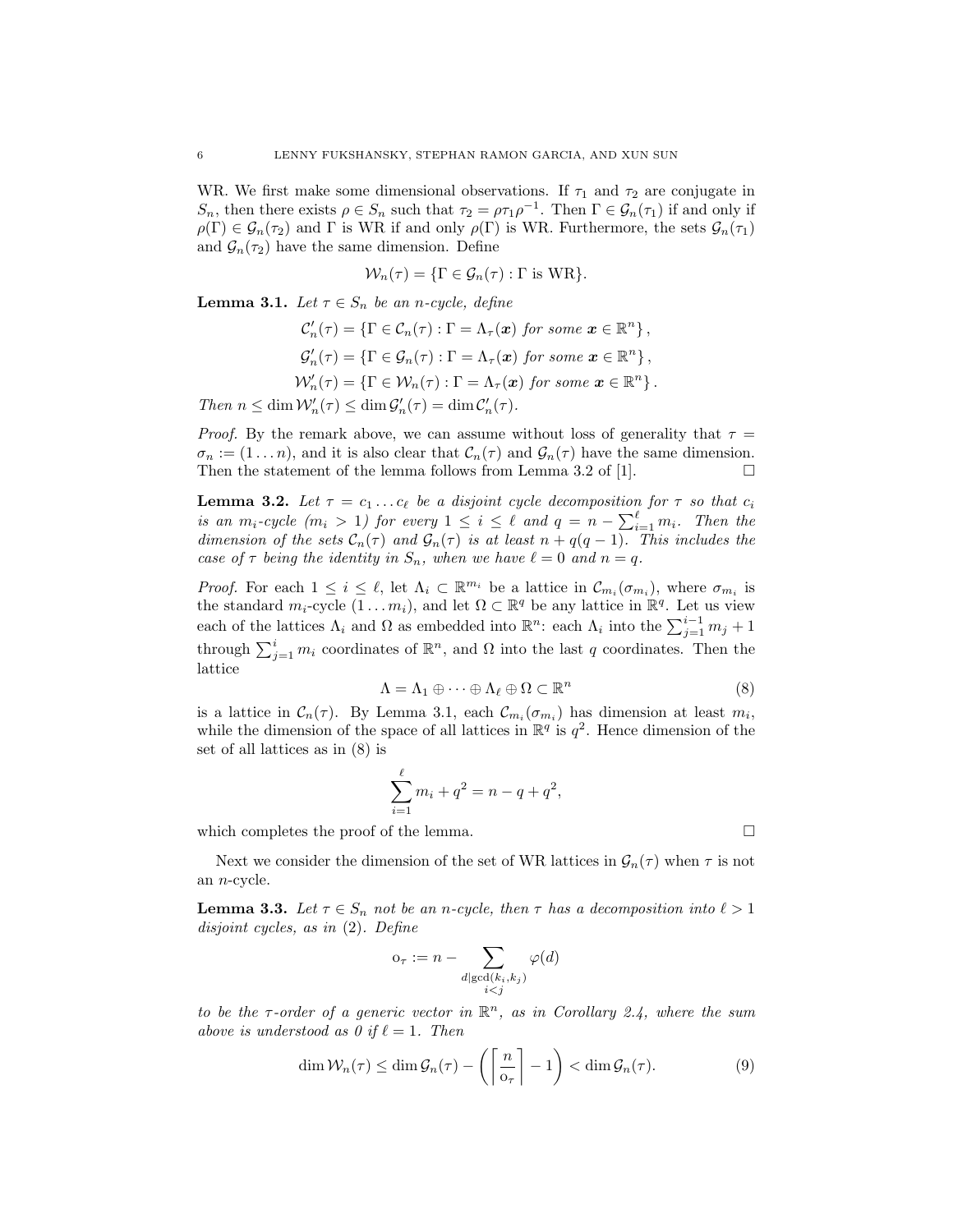*Proof.* A trivial implication of Lemma [3.2](#page-6-2) is that the set  $\mathcal{G}_n(\tau)$  is not empty for any  $\tau \in S_n$ . Furthermore, the set  $\mathcal{W}_n(\tau)$  is also not empty, since  $\mathbb{Z}^n \in \mathcal{W}_n(\tau)$  for every  $\tau \in S_n$ . Let  $\Lambda \in \mathcal{G}_n(\tau)$ , then in order for  $\Lambda$  to be in  $\mathcal{W}_n(\tau)$  the following conditions have to be satisfied by the successive minima of  $\Lambda$ :

<span id="page-7-0"></span>
$$
\lambda_1(\Lambda) = \dots = \lambda_n(\Lambda). \tag{10}
$$

We now show that there are at least  $\left\lceil \frac{n}{\sigma_{\tau}} \right\rceil - 1$  nontrivial polynomial conditions on  $\mathcal{G}_n(\tau)$  among equations [\(10\)](#page-7-0). Let us write  $S(\Lambda)$  for the set of minimal vectors of  $\Lambda$ , then  $\Lambda \in \mathcal{W}_n(\tau)$  if and only if  $S(\Lambda)$  contains n linearly independent vectors. Suppose that  $\mathbf{a} \in S(\Lambda)$ , then  $\tau^k(\mathbf{a}) \in S(\Lambda)$  for each k and automatically,

$$
\|\bm a\|=\|\tau^k(\bm a)\|
$$

for each k. From Lemma [2.1](#page-3-3) we know that  $\sigma_{\tau}(\mathbf{a}) \leq \sigma_{\tau} < n$ , hence there must exist some  $\mathbf{b} \in S(\Lambda)$  such that  $\mathbf{b} \neq \tau^k(\mathbf{a})$  for any k. On the other hand, we must still have

$$
\|\boldsymbol{a}\|=\|\boldsymbol{b}\|,
$$

which now constitutes a nontrivial equation. Hence the polynomial conditions  $(10)$ defining  $W_n(\tau)$  as a subset of  $\mathcal{G}_n(\tau)$  are not automatically satisfied, and thus carve out a subset of positive co-dimension. In fact, the number of such equations is at least the number of blocks of the form  $\Lambda_{\tau}(\boldsymbol{x})$  required to span a lattice of rank n minus 1, which is  $\left[\frac{n}{\sigma_{\tau}}\right] - 1 > 1$ . This implies [\(9\)](#page-6-3).

Proof of Theorem [1.1.](#page-2-0) The theorem now follows from Lemma [3.3](#page-6-4) and our previous observation that for any lattice in  $\mathcal{G}_n(\tau)$  there are only finitely many in  $\mathcal{C}_n(\tau)$  and vice versa, where these proportions depend only on the dimension  $n$ .

There is also another geometric interpretation of our result. Notice that the set  $\mathcal{G}_n(\tau)$  is closed under isometries, i.e., a lattice Γ is isometric to some lattice  $\Gamma' \in$  $\mathcal{G}_n(\tau)$  only if  $\Gamma$  itself is in  $\mathcal{G}_n(\tau)$ . It is a well known fact (see, for instance, [\[2\]](#page-8-9) or [\[7\]](#page-8-3)) that lattices up to isometry are in bijective correspondence with positive definite quadratic forms up to arithmetic equivalence. In other words, isometry classes of matrices in  $GL_n(\mathbb{R})/ GL_n(\mathbb{Z})$  are in bijective correspondence with arithmetic equivalence classes of positive definite  $n \times n$  symmetric matrices modulo  $GL_n(\mathbb{Z})$ . Specifically, this correspondence is given by  $A \to A^t A$  where A is a basis matrix of a full-rank lattice in  $\mathbb{R}^n$ . The conditions on the basis being Minkowski reduced translate into a finite collection of linear inequalities in the entries of  $A<sup>t</sup>A$ , which define a polyhedral cone of full dimension with finitely many facets in the  $\frac{n(n+1)}{2}$ dimensional space of  $n \times n$  symmetric matrices; this cone is called the Minkowski reduction domain (see [\[12\]](#page-8-4) for details). Points in the interior of each facet of this cone correspond to lattices with the same automorphism group, i.e., automorphism groups are constant on the open facets and lattices in the interior of the cone have the trivial automorphism group  $\{\pm 1\}$ ; this fact goes back to the work of Minkowski. Furthermore, the set of all quadratic forms in  $n$  variables whose automorphism groups contain a fixed subgroup of  $GL_n(\mathbb{Z})$  is known to be a linear space, called a Bravais manifold (see, for instance, [\[12,](#page-8-4) [13\]](#page-8-10)), and the positive definite forms (which correspond to lattices) in this space form a polyhedral cone. On the other hand, the subset of well-rounded lattices has co-dimension  $n$  in the space of all fullrank lattices in  $\mathbb{R}^n$  and is known to be a minimal  $SL_2(\mathbb{Z})$ -equivariant contractible deformation retract of this space (see Remark 3.3 of [\[5\]](#page-8-11) for a detailed overview of